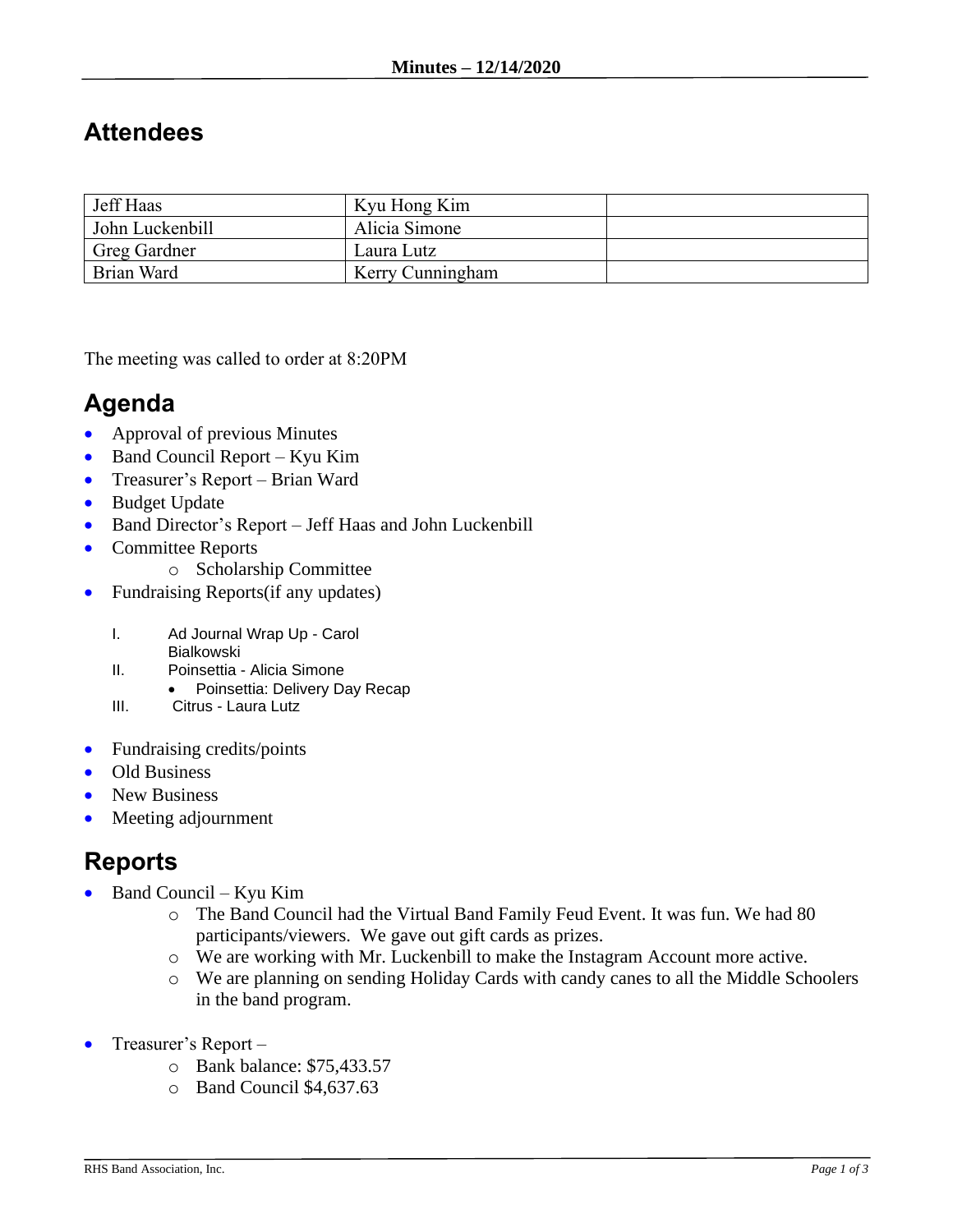- 2020-2021 Budget Update-Tabled
- Band Directors' Report Jeff Haas and John Luckenbill
	- o Bands are doing recordings. We will have a production in January.
	- o Jazz band starts tomorrow. We will have 1 band In Person and 1 Virtual. We will be working on one piece at a time.
	- o We have good participation in the Clarinet, Flute and Brass ensembles.
	- $\circ$  We visited the 8<sup>th</sup> grade bands at GW. We simplified the process to conduct assessments. No assessment is needed for Symphonic Band. For Concert and Wind Ensemble students will need to complete and submit materials.
	- $\circ$  We are putting together a Percussion Day on January 12<sup>th</sup> for grades 5-12. We are considering doing an ongoing clinic series.
- Marching Band Report John Luckenbill
	- o Winter Guard is on hold. Currently all winter sports are on hold until the new year.
- Scholarship Committee-tabled
- Fund Raising Report
- Ad Journal -Carol Bialkowski, Ad Journal Chair
	- o Carol could not attend meeting. Brian Ward noted that we currently have \$16,559 of Ad Sales.
- Poinsettia Sale Wrap Up-Alicia Simone
	- o It was challenging. There was a sizable learning curve.
	- o Given the challenges, it was successful. The profit was near the amount we had budgeted.
	- o It was very helpful having the parents pick orders on delivery day.
	- o Having assigned pickup times, made it easier since we were able to pre-pick orders.
	- o Reflecting back to Blitz Day, we need to ensure that we don't have extra areas that still needed to be distributed to. Possibly increasing the number of houses per packet or getting a commitment to take an extra area when students RSVP/sign up.
- Citrus Sale-Laura Lutz
	- o Alicia and Laura should meet and share ideas/learnings from Poinsettia Sale for the Citrus Sale
	- o Dates have been confirmed
	- o Laura will follow up with the Grower on door hangers and prices
	- o Blitz Day should be run like the Poinsettia Sale
	- o We will need to rely on front end quality control since we do not want to handle the fruit this year
- Fundraising credits/points-tabled
- New Business-none
- Old Business-none